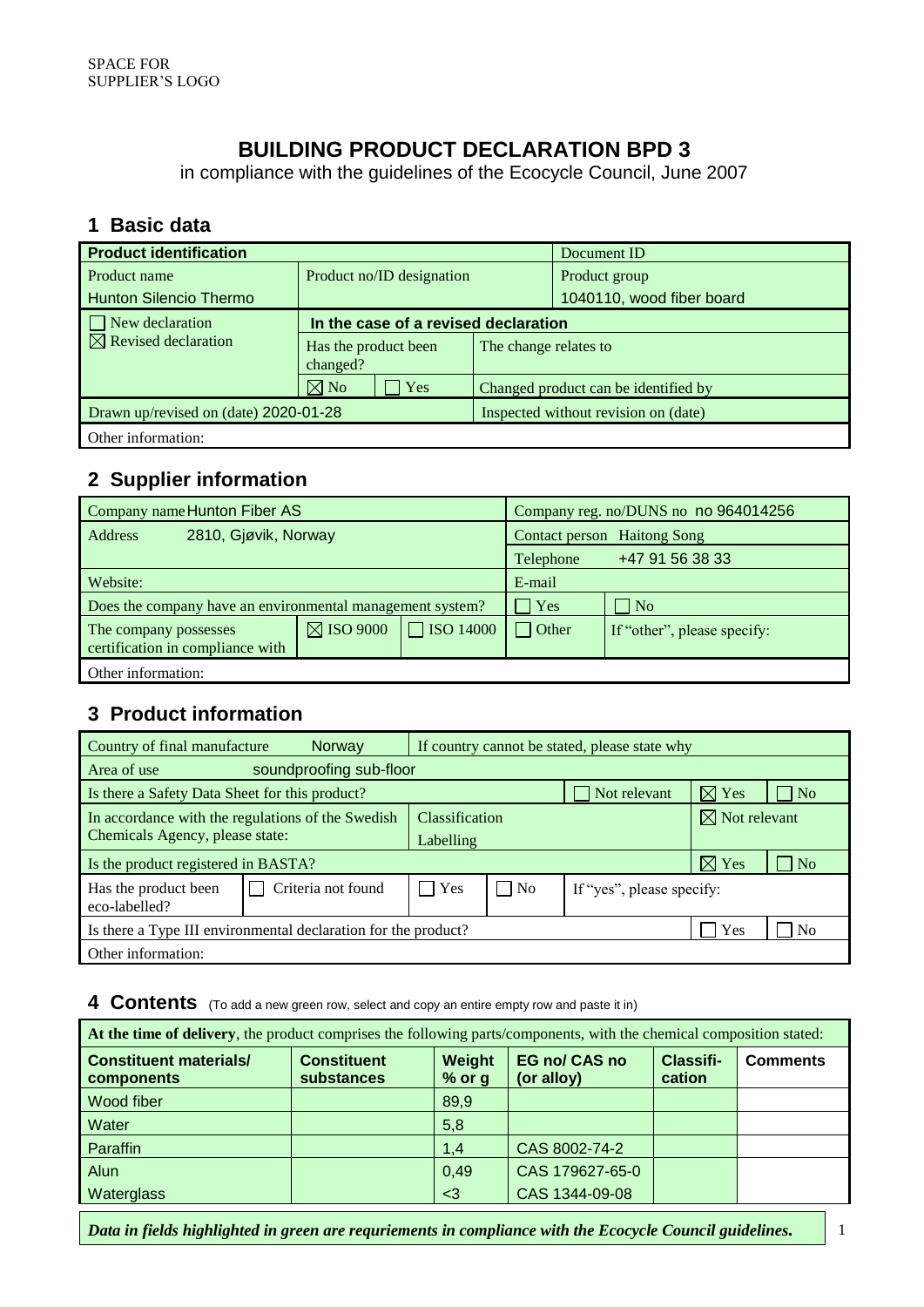| Other information:                                                                                                                                                                                                                                          |                                  |                    |                             |                     |                 |  |  |
|-------------------------------------------------------------------------------------------------------------------------------------------------------------------------------------------------------------------------------------------------------------|----------------------------------|--------------------|-----------------------------|---------------------|-----------------|--|--|
| If the chemical composition of the product after it is built in differs from that at the time of delivery, the content of the<br>finished built in product should be given here. If the content is unchanged, no data need be given in the following table. |                                  |                    |                             |                     |                 |  |  |
| <b>Constituent materials/</b><br>components                                                                                                                                                                                                                 | <b>Constituent</b><br>substances | Weight<br>$%$ or g | EG no/ CAS no<br>(or alloy) | Classifi-<br>cation | <b>Comments</b> |  |  |
|                                                                                                                                                                                                                                                             |                                  |                    |                             |                     |                 |  |  |
|                                                                                                                                                                                                                                                             |                                  |                    |                             |                     |                 |  |  |
|                                                                                                                                                                                                                                                             |                                  |                    |                             |                     |                 |  |  |

#### **5 Production phase**

| Resource utilisation and environmental impact during production of the item is reported in one of the following<br>ways:                                                                            |               |                         |                        |  |                                |          |                                         |
|-----------------------------------------------------------------------------------------------------------------------------------------------------------------------------------------------------|---------------|-------------------------|------------------------|--|--------------------------------|----------|-----------------------------------------|
| 1) Inflows (goods, intermediate goods, energy etc) for the registered product into the manufacturing unit, and the<br>outflows (emissions and residual products) from it, i.e. from "gate-to-gate". |               |                         |                        |  |                                |          |                                         |
| 2) All inflows and outflows from the extraction of raw materials to finished products i.e. "cradle-to-gate".                                                                                        |               |                         |                        |  |                                |          |                                         |
| 3) Other limitation. State what:                                                                                                                                                                    |               |                         |                        |  |                                |          |                                         |
| The report relates to unit of product                                                                                                                                                               |               | $\Box$ Reported product |                        |  | The product's<br>product group |          | $\Box$ The product's<br>production unit |
| Indicate raw materials and intermediate goods used in the manufacture of the product                                                                                                                |               |                         |                        |  |                                |          | Not relevant                            |
| Raw material/intermediate goods                                                                                                                                                                     |               | Quantity and unit       |                        |  |                                |          | Comments                                |
|                                                                                                                                                                                                     |               |                         |                        |  |                                |          |                                         |
|                                                                                                                                                                                                     |               |                         |                        |  |                                |          |                                         |
|                                                                                                                                                                                                     |               |                         |                        |  |                                |          |                                         |
| Indicate recycled materials used in the manufacture of the product                                                                                                                                  |               |                         |                        |  |                                |          | $\boxtimes$ Not relevant                |
| Type of material                                                                                                                                                                                    |               | Quantity and unit       |                        |  |                                |          | Comments                                |
|                                                                                                                                                                                                     |               |                         |                        |  |                                |          |                                         |
|                                                                                                                                                                                                     |               |                         |                        |  |                                |          |                                         |
| Enter the energy used in the manufacture of the product or its component parts                                                                                                                      |               |                         |                        |  |                                |          | Not relevant                            |
| Type of energy                                                                                                                                                                                      |               | Quantity and unit       |                        |  |                                | Comments |                                         |
|                                                                                                                                                                                                     |               |                         |                        |  |                                |          |                                         |
|                                                                                                                                                                                                     |               |                         |                        |  |                                |          |                                         |
| Enter the transportation used in the manufacture of the product or its component parts                                                                                                              |               |                         |                        |  |                                |          | Not relevant                            |
| Type of transportation                                                                                                                                                                              |               | Proportion %            |                        |  |                                |          | Comments                                |
|                                                                                                                                                                                                     |               |                         |                        |  |                                |          |                                         |
|                                                                                                                                                                                                     |               |                         |                        |  |                                |          |                                         |
| Enter the emissions to air, water or soil from the manufacture of the product or its<br>component parts                                                                                             |               |                         |                        |  |                                |          | $\exists$ Not relevant                  |
| Type of emission                                                                                                                                                                                    |               | Quantity and unit       |                        |  |                                | Comments |                                         |
|                                                                                                                                                                                                     |               |                         |                        |  |                                |          |                                         |
|                                                                                                                                                                                                     |               |                         |                        |  |                                |          |                                         |
| Enter the <b>residual products</b> from the manufacture of the product or its component parts                                                                                                       |               |                         |                        |  |                                |          | Not relevant                            |
|                                                                                                                                                                                                     |               |                         | Proportion recycled    |  |                                |          |                                         |
|                                                                                                                                                                                                     |               |                         | Material<br>recycled % |  | Energy                         |          |                                         |
| Residual product                                                                                                                                                                                    | Waste code    | Quantity                |                        |  | recycled %                     |          | Comments                                |
|                                                                                                                                                                                                     |               |                         |                        |  |                                |          |                                         |
|                                                                                                                                                                                                     |               |                         |                        |  |                                |          |                                         |
| Is there a description of the<br>data accuracy for the<br>manufacturing data?                                                                                                                       | $\exists$ Yes | $\Box$ No               |                        |  | If "yes", please specify:      |          |                                         |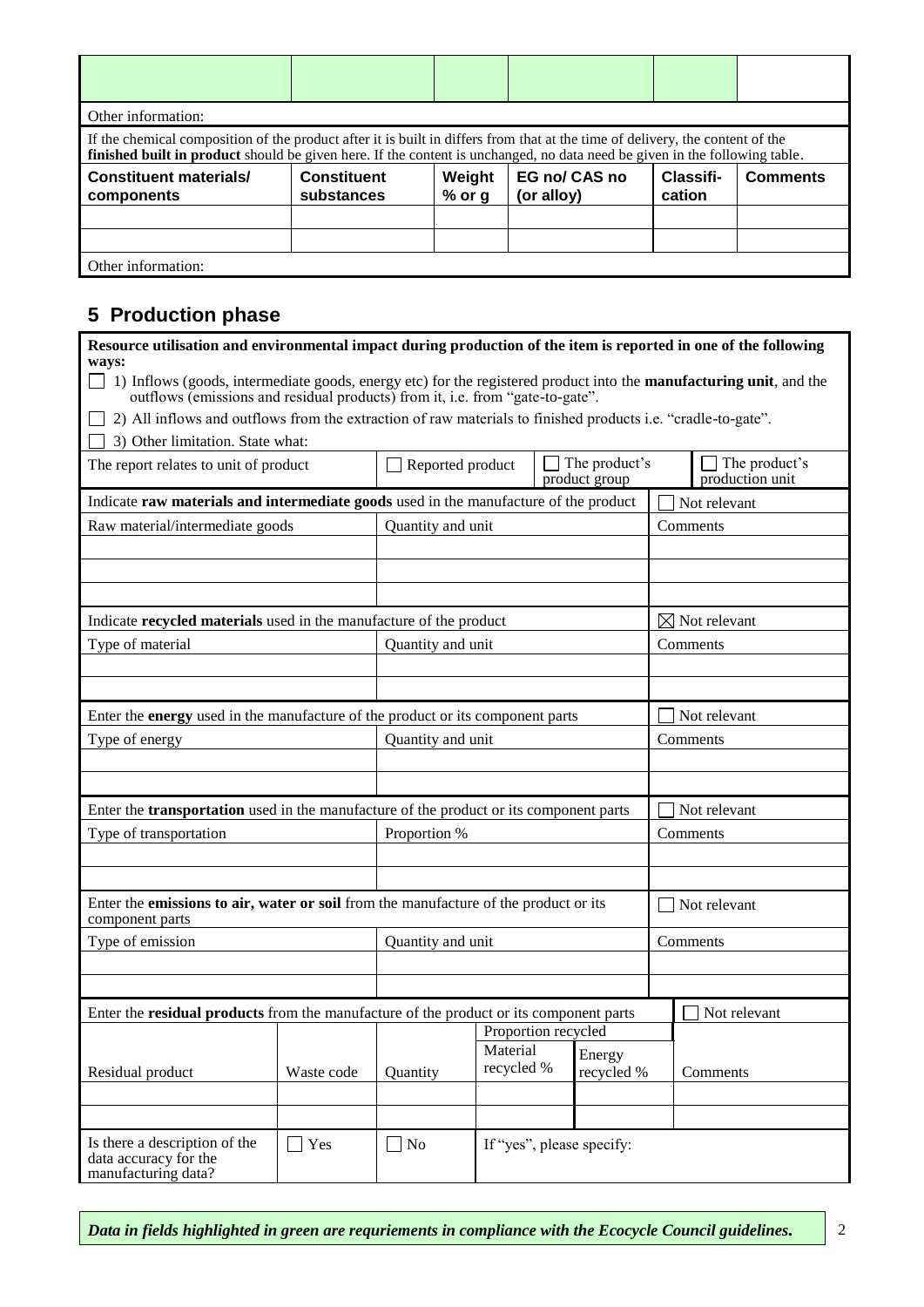### **6 Distribution of finished product**

| Does the supplier put into practice a system for returning load carriers for the<br>product?        | $\boxtimes$ Not relevant | $\Box$ Yes    | $\overline{N}$ |
|-----------------------------------------------------------------------------------------------------|--------------------------|---------------|----------------|
| Does the supplier put into practice any systems involving multi-use packaging  <br>for the product? | Not relevant $\Box$ Yes  |               | $\boxtimes$ No |
| Does the supplier take back packaging for the product?                                              | Not relevant             | $\exists$ Yes | $\boxtimes$ No |
| Is the supplier affiliated to REPA?                                                                 | Not relevant             | l Yes         | $\boxtimes$ No |
| Other information:                                                                                  |                          |               |                |

## **7 Construction phase**

| Are there any special requirements for the<br>product during storage?                                                                                    | $\Box$ Not relevant $\Box$ Yes $\Box$ No |                | If "yes", please specify: dry |
|----------------------------------------------------------------------------------------------------------------------------------------------------------|------------------------------------------|----------------|-------------------------------|
| Are there any special requirements for adjacent $\sqrt{\phantom{a}}$ Not relevant $\sqrt{\phantom{a}}$ Yes<br>building products because of this product? |                                          | $\Box \Box$ No | If "yes", please specify:     |
| Other information:                                                                                                                                       |                                          |                |                               |

## **8 Usage phase**

| Does the product involve any special requirements for<br>intermediate goods regarding operation and maintenance?       |                    |                     | $\vert$ Yes         | $\boxtimes$ No      | If "yes", please specify: |          |  |
|------------------------------------------------------------------------------------------------------------------------|--------------------|---------------------|---------------------|---------------------|---------------------------|----------|--|
| Does the product have any special energy supply<br>requirements for operation?                                         |                    |                     | $\vert$ Yes         | $\boxtimes$ No      | If "yes", please specify: |          |  |
| Estimated technical service life for the product is to be entered according to one of the following options, a) or b): |                    |                     |                     |                     |                           |          |  |
| a) Reference service life<br>estimated as being approx.                                                                | $\vert 5$<br>years | $\vert$ 10<br>years | $\vert$ 15<br>years | $\vert$ 25<br>years | $\vert > 50$<br>years     | Comments |  |
| b) Reference service life estimated to be in the interval of<br>years                                                  |                    |                     |                     |                     |                           |          |  |
| Other information:                                                                                                     |                    |                     |                     |                     |                           |          |  |

### **9 Demolition**

| Is the product ready for disassembly (taking<br>apart)?                                                              | $\boxtimes$ Not relevant | $\Box$ Yes | l No           | If "yes", please specify: |
|----------------------------------------------------------------------------------------------------------------------|--------------------------|------------|----------------|---------------------------|
| Does the product require any special measures<br>to protect health and environment during<br>demolition/disassembly? | $\vert$ Not relevant     | $\Box$ Yes | $\boxtimes$ No | If "yes", please specify: |
| Other information:                                                                                                   |                          |            |                |                           |

### **10 Waste management**

| Is it possible to re-use all or parts of the<br>product?                                                                                                                                                                                                                                                          | $\Box$ Not relevant | $\boxtimes$ Yes | $\Box$ No    | If "yes", please specify: |                |  |
|-------------------------------------------------------------------------------------------------------------------------------------------------------------------------------------------------------------------------------------------------------------------------------------------------------------------|---------------------|-----------------|--------------|---------------------------|----------------|--|
| Is it possible to recycle materials for all or<br>parts of the product?                                                                                                                                                                                                                                           | $\Box$ Not relevant | $\boxtimes$ Yes | $\Box$ No    | If "yes", please specify: |                |  |
| Is it possible to recycle energy for all or parts<br>of the product?                                                                                                                                                                                                                                              | $\Box$ Not relevant | $\boxtimes$ Yes | $\vert$   No | If "yes", please specify: |                |  |
| Does the supplier have any restrictions and<br>recommendations for re-use, materials or<br>energy recycling or waste disposal?                                                                                                                                                                                    | Not relevant        | $\Box$ Yes      | $\nabla$ No  | If "yes", please specify: |                |  |
| Enter the waste code for the <b>supplied</b> product                                                                                                                                                                                                                                                              |                     |                 |              |                           |                |  |
| Is the <b>supplied</b> product classed as hazardous waste?                                                                                                                                                                                                                                                        |                     |                 |              | $\exists$ Yes             | $\boxtimes$ No |  |
| If the chemical composition of the product differs after having been built in from that which it had at the time of<br>delivery, meaning that another waste code is given to the finished <b>built in</b> product, then this should be entered here.<br>If it is unchanged, the following details can be omitted. |                     |                 |              |                           |                |  |

*Data in fields highlighted in green are requriements in compliance with the Ecocycle Council guidelines.*  $\vert$  3